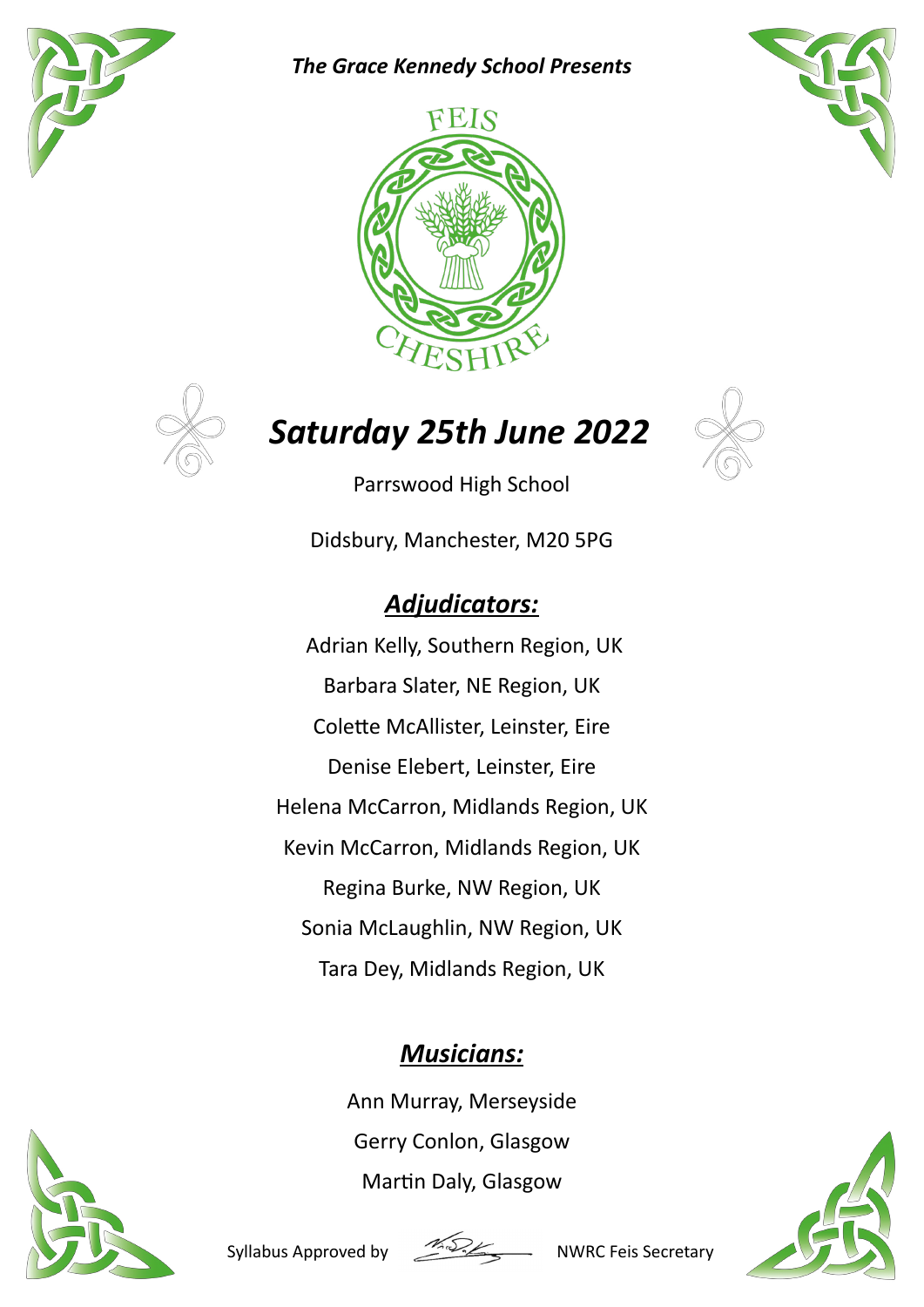We are delighted to welcome you all to our inaugural open feis, *"FEIS CHESHIRE"* 

We will be keeping everyone updated in the run up to the event and on the day via our 'Feis Cheshire' Facebook page so please follow this account in advance.

Hosting the event one month prior to the British Nationals 2022 is an excellent practice opportunity for both solo and team competitors. We have secured an esteemed panel of adjudicators from across the UK and Ireland, accompanied by our fabulous musicians, Ann, Martin and Gerry.

### *Venue*

Our venue is in a great location easily accessible from Manchester airport and the train, tram and motorway networks. The venue offers state of the art facilities and boasts a championship auditorium with tiered seating, set hall, grades hall, and separate presentation area.

### *Catering*

Catering will be provided by the venue who will have an offering of hot and cold meals. We will also be providing a tuck shop in the grades and canteen areas throughout the day.

### *Competitions & Awards*

U6-U9 Championships will be judged by a panel of 3 adjudicators. U10 upwards will be judged buy a panel of 3 adjudicators for the first two rounds, and a separate panel of adjudicators for Round 3.

The top 5 in both the Open and Preliminary competitions will receive awards and sashes, and the winner of each championship will receive a beautiful perpetual cup.

In all championships solo results will be given for the first two rounds. We hope to be able to offer 100% recall depending on entries and time. We will update you on this once entries have been received.

In the Grade competitions all dances will be trophy dances. The top 3 in each dance will receive a trophy and the winner will also receive a sash. We will be running all grade competitions using the *32-bar system*.

### *Feis Cheshire Mini's*

We are thrilled to offer an ungraded competition for any dancer U6 who hasn't yet competed in a graded competition. All the dancers will line up on the main stage and perform 16 bars one at a time. Each dancer will receive a special prize for their performance. We look forward to celebrating our Feis Cheshire Mini's!

### *We look forward to welcoming you to Feis Cheshire and wish you a safe journey and the very best of luck!*

### **Grace Kennedy TCRG, Katie Gibbons TCRG, Amanda O'Sullivan TCRG**

For enquiries please email: info@gracekennedyschool.co.uk (Teachers only)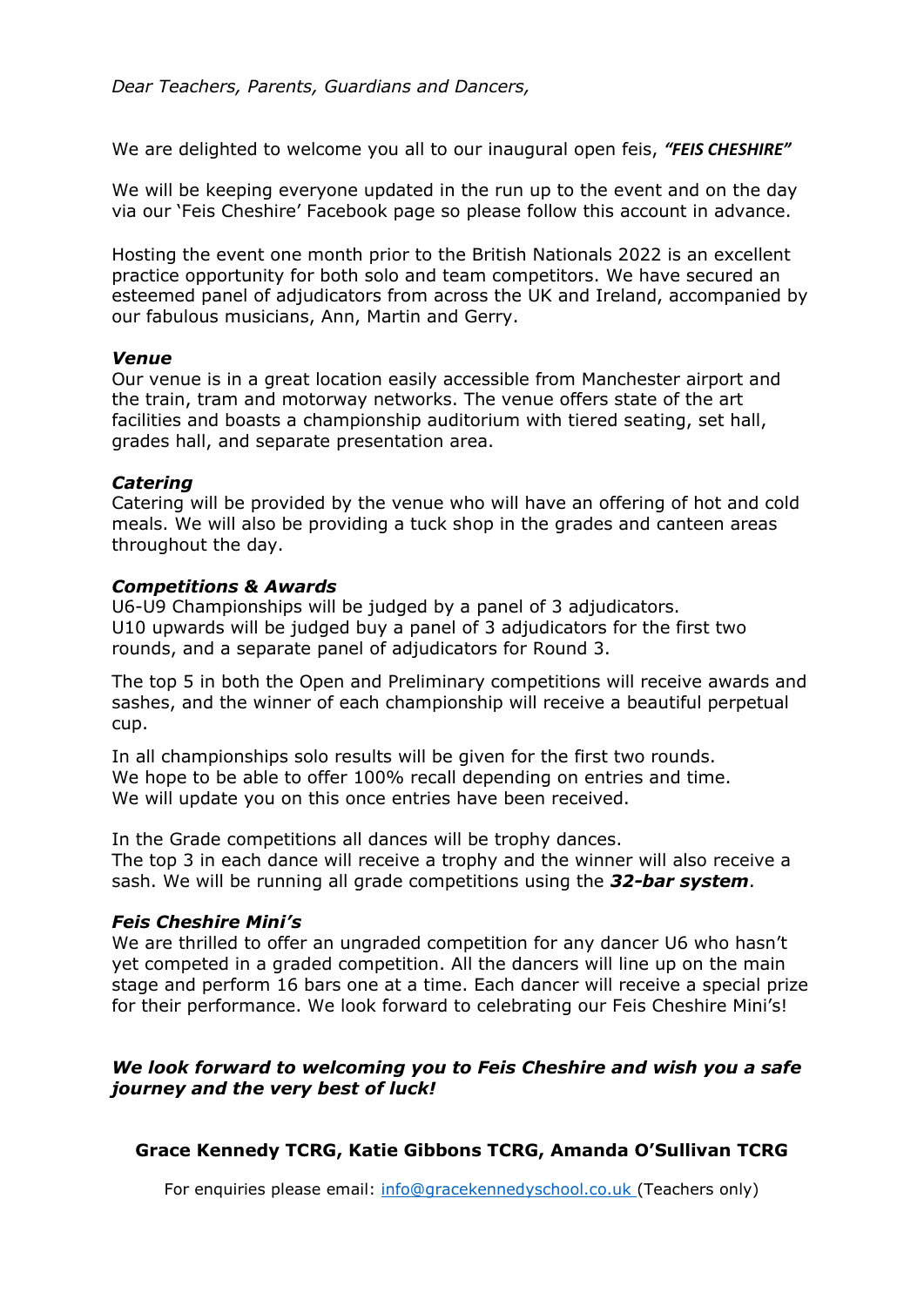| <b>GRADE TROPHY COMPETITIONS</b>                              |             |                |                                 |                                 |                                                                                                |                                                      |        |                 |  |  |  |
|---------------------------------------------------------------|-------------|----------------|---------------------------------|---------------------------------|------------------------------------------------------------------------------------------------|------------------------------------------------------|--------|-----------------|--|--|--|
|                                                               | <b>REEL</b> | <b>HOP JIG</b> | LIGHT JIG                       | <b>SLIP JIG</b>                 | <b>HEAVY JIG</b>                                                                               | <b>HORNPIPE</b>                                      |        | <b>TRAD SET</b> |  |  |  |
| <b>UNDER 6</b>                                                | N, P        | N, P           | N, P                            | N, P                            |                                                                                                |                                                      |        |                 |  |  |  |
| <b>UNDER 7</b>                                                | N, P, I     | N, P, I        | N, P, I                         | N, P, I                         |                                                                                                |                                                      |        |                 |  |  |  |
| <b>UNDER 8</b>                                                | N, P, I     | N, P, I        | N, P, I                         | N, P, I                         | P, I                                                                                           | P, I                                                 |        |                 |  |  |  |
| <b>UNDER 9</b>                                                | N, P, I     | N, P, I        | N, P, I                         | N, P, I                         | P, I                                                                                           | P, I                                                 |        | $\bf{I}$        |  |  |  |
| <b>UNDER 10</b>                                               | N, P, I     | N, P, I        | N, P, I                         | N, P, I                         | P, I                                                                                           | P, I                                                 |        |                 |  |  |  |
| <b>UNDER 11</b>                                               | N, P, I     | N, P, I        | N, P, I                         | N, P, I                         | P, I                                                                                           | P, I                                                 |        |                 |  |  |  |
| <b>UNDER 12</b>                                               | $\bf{I}$    | $\bf{I}$       | $\bf{I}$                        | Ι.                              | $\bf{I}$                                                                                       | $\bf{I}$                                             |        |                 |  |  |  |
| <b>UNDER 13</b>                                               | P, I        | P, I           | P, I                            | P, I                            | P, I                                                                                           | P, I                                                 |        |                 |  |  |  |
| <b>13 &amp; OVER</b>                                          | P           | P              | $\mathsf{P}$                    | P                               | P                                                                                              | P                                                    |        |                 |  |  |  |
| <b>UNDER 14</b>                                               | $\bf{I}$    | $\bf{I}$       | $\bf{I}$                        | L                               | $\bf{I}$                                                                                       | L                                                    |        |                 |  |  |  |
| <b>14 &amp; OVER</b>                                          | Ι.          | $\mathbf I$    | $\bf{I}$                        | $\mathbf I$                     | $\bf{I}$<br>L                                                                                  |                                                      |        |                 |  |  |  |
|                                                               |             |                | <b>FEIS CHESHIRE MINI'S</b>     |                                 |                                                                                                |                                                      |        |                 |  |  |  |
|                                                               |             |                |                                 | <b>16 BARS REEL</b>             |                                                                                                |                                                      |        |                 |  |  |  |
|                                                               |             |                | <b>CEILI COMPETITIONS</b>       |                                 |                                                                                                |                                                      |        |                 |  |  |  |
|                                                               |             |                |                                 |                                 | 2, 3, 4, 6, 8 hand ceili dances (from An Rince Foirne). Figure Dance (teachers own invention). |                                                      |        |                 |  |  |  |
|                                                               |             |                |                                 |                                 | <b>PRELIMINARY CHAMPIONSHIPS</b>                                                               |                                                      |        |                 |  |  |  |
|                                                               |             |                | <b>ROUND 1</b>                  |                                 |                                                                                                | <b>ROUND 2</b><br><b>RECALL</b>                      |        |                 |  |  |  |
| U10, U11, U12, U13, U14, U15                                  |             |                |                                 | REEL OR SLIP JIG                |                                                                                                | HEAVY JIG OR HORNPIPE                                |        | <b>OPEN SET</b> |  |  |  |
| <b>15 &amp; OVER</b>                                          |             |                | REEL OR SLIP JIG                |                                 |                                                                                                | HEAVY JIG OR HORNPIPE                                |        | <b>OPEN SET</b> |  |  |  |
|                                                               |             |                | <b>OPEN MIXED CHAMPIONSHIPS</b> |                                 |                                                                                                |                                                      |        |                 |  |  |  |
|                                                               |             |                | <b>ROUND 1</b>                  |                                 | <b>ROUND 2</b>                                                                                 |                                                      |        |                 |  |  |  |
| <b>U6, U7</b>                                                 |             |                | <b>REEL</b>                     |                                 | HOP JIG                                                                                        |                                                      |        | LIGHT JIG       |  |  |  |
| <b>U8, U9</b>                                                 |             |                | <b>REEL</b>                     |                                 | <b>HEAVY JIG</b>                                                                               |                                                      |        | <b>TRAD SET</b> |  |  |  |
| U10, U11, U12, U13, U14, U15,<br>U16, U17, U19, U21, SENIOR   |             |                | REEL OR SLIP JIG                |                                 |                                                                                                | HEAVY JIG OR HORNPIPE                                |        | <b>OPEN SET</b> |  |  |  |
| <b>ENTRY FEES - CLOSING DATE MONDAY 6TH JUNE 2022</b>         |             |                |                                 |                                 |                                                                                                |                                                      |        |                 |  |  |  |
| FEIS CHESHIRE MINI'S                                          |             |                | £5.00                           | <b>GRADE TROPHY SOLO'S</b>      |                                                                                                |                                                      |        | £5.00           |  |  |  |
| U6 & U7 CHAMPIONSHIP<br>(INCL 2 SOLO RESULTS)                 |             |                | £30.00                          | CEILI & FIGURE (PER DANCER)     |                                                                                                |                                                      |        | £3.00           |  |  |  |
| U8- SENIOR OPEN CHAMPIONSHIP<br>(INCL 2 SOLO RESULTS)         |             |                | £40.00                          |                                 |                                                                                                | U10-015 PRELIM CHAMPIONSHIP<br>(INCL 2 SOLO RESULTS) |        |                 |  |  |  |
| DANCER MAX (GRADES & PRELIM)                                  |             |                | £60.00                          | FAMILY FEE (2 OR MORE CHILDREN) |                                                                                                |                                                      | £75.00 |                 |  |  |  |
| <b>ENTRIES TO BE EMAILED TO INFO@GRACEKENNEDYSCHOOL.CO.UK</b> |             |                |                                 |                                 |                                                                                                |                                                      |        |                 |  |  |  |

Bank details and reference number will be provided on receipt of entry, payment to be sent within 24 hours. Entry confirmed once payment received.

Entries after the closing date will incur a £5 administration fee per dancer and must be emailed to us in advance of the Feis.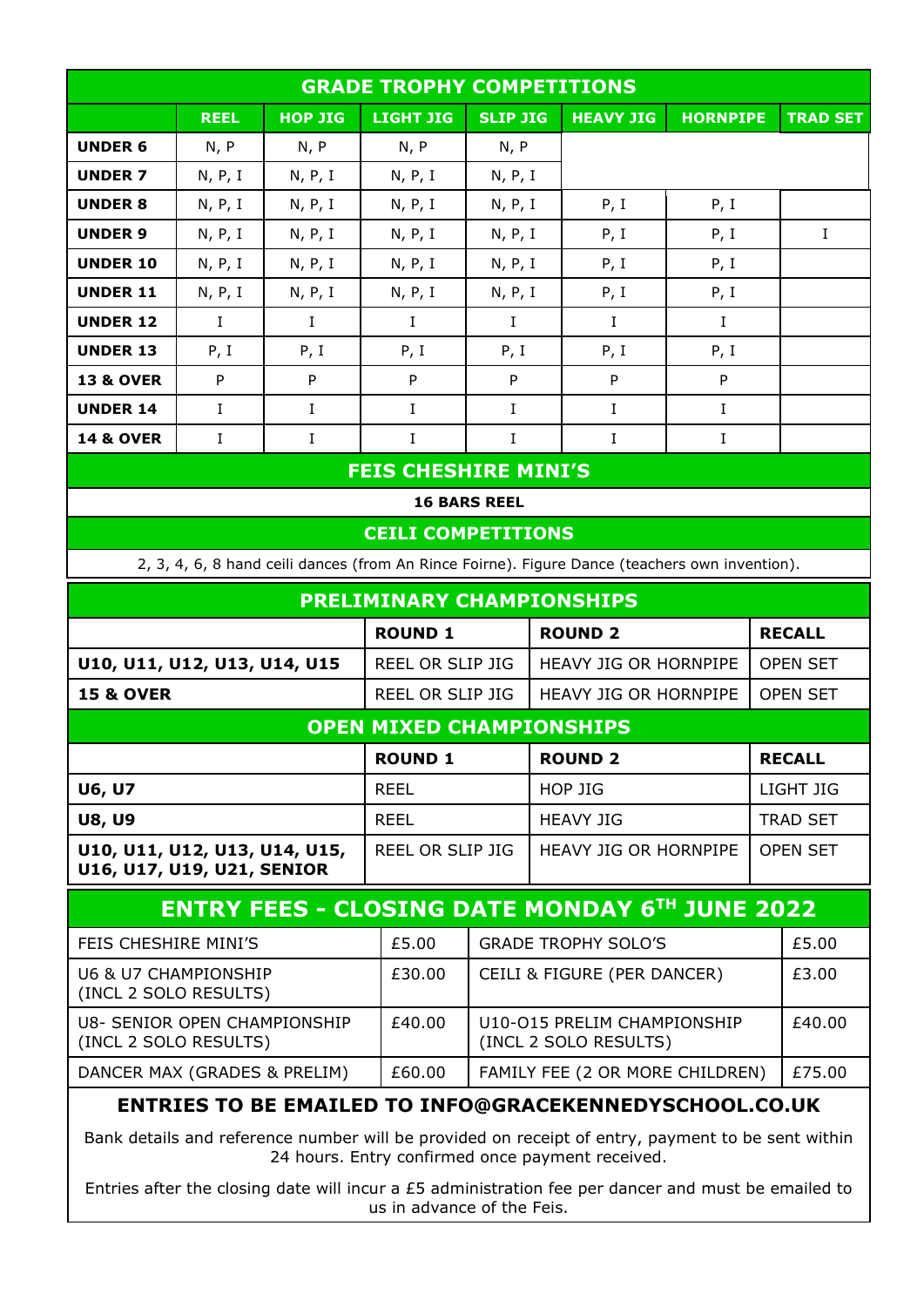### *Additional Information*

### *Grade Competitions - 32 Bar System*

ALL dancers will be lined up at the back of the stage. The adjudicator will take down the numbers of all the competitors. The first two dancers will walk to the starting position and get ready to dance. After the 8-bar introduction they will begin their dance for 32 bars. After 32 bars they bow and return to their original place in the line at the back of the stage, whilst the next 2 dancers have 8 bars to prepare for their performance.

Note: There **will** be a gap of 8 bars in between each set of 2 dancers. The content of the 32-bar performance is at the discretion of each teacher. There will be stage stewards on each stage counting the next 2 dancers in.

### *Feis Cheshire Mini's*

This will be run similar to the above but with each child dancing 16 bars. TCRG's are welcome on stage to assist their dancers.

### *Results*

All Championships results will be tabulated by Lennie Connell and will be awarded in the presentation room.

All grade results will take place in the Grade Hall.

### *Entries*

We would appreciate 1 entry and payment per school. Entry form to be completed in excel and emailed to info@gracekennedyschool.co.uk by Monday 6<sup>th</sup> June 2022.

### *Vendors*

Redmond Rose will be in attendance offering Wig products.

### *Directions*

Directions to the feis can be found at https://goo.gl/maps/P4ERNSDQsMPwv4Ng9

### *Transport*

Taxi Service: Street Cars 0161 228 7878 (Mobile App available also)

Nearest Airport: Manchester Airport - 15 min drive

Nearest Train Stations:

- East Didsbury Train Station 8 min walk
- Stockport Train Station 12 min drive
- Manchester Piccadilly Train Station 19 min drive

Nearest Tram/Metrolink station:

- East Didsbury – 8 min walk

### *Accommodation*

- Travelodge Manchester Didsbury Parrs Wood Entertainment Centre, Wilmslow Road, East Didsbury, Manchester M20 5PG
- Waterside Hotel Didsbury Morningside Drive, Manchester M20 5WZ
- Premier Inn West Didsbury Christie Fields Business Park, Derwent Ave, Manchester M21 7QS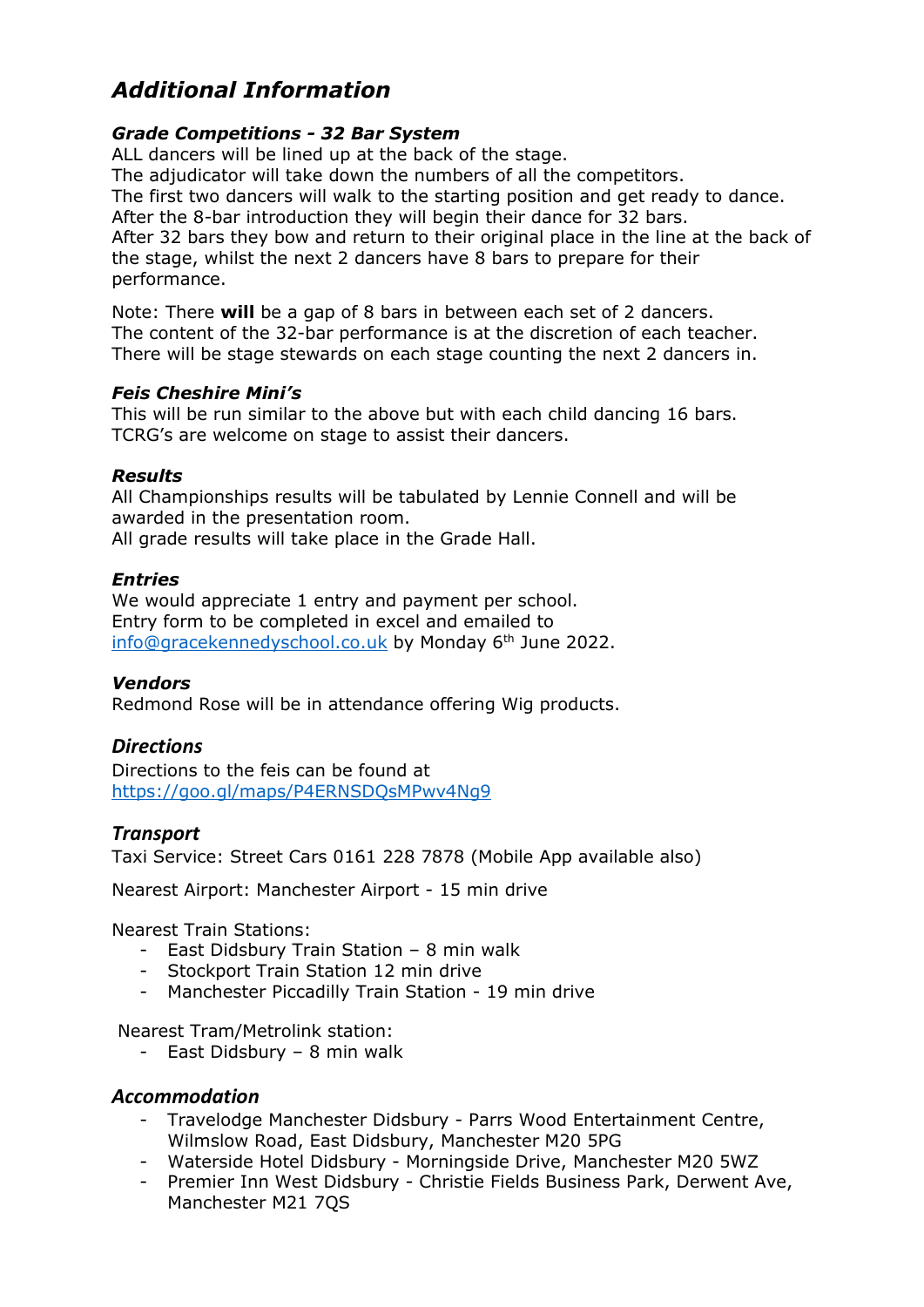# **Standard Rules for North West Feiseanna**

As of March 2022

### **ENTRY REQUIREMENTS**

1. Ages to be taken from 1st January 2022

2. Entries will only be accepted from schools currently registered with An Coimisiun.

3. Lodgement of entries at a Feis implies that you accept the rules relating to the Feis in their entirety as laid down by the NWRC and An Coimisiun, and that you accept that the Results of the Feis will be published on the NWRC website.

### **ADJUDICATORS & MUSICIANS**

4. The Adjudicators decisions are final. The Adjudicators should not be approached by any persons other than the Feis Committee.

5. Pupils of an Adjudicator employed at a particular feis may not take part in the Feis even if the adjudicator is judging alternative age groups.

6. Any Adjudicator from outside the NW Region cannot judge an Open Feis in the North West Region within 6 months of their last adjudication in the region. Any Adjudicator from the North West Region cannot judge an Open Feis in the North West Region within 3 months of their last adjudication in the region.

7. An Adjudicator from outside the North West Region may not adjudicate a Class Feis in the North West Region in the 6 months leading up to adjudicating an Open Feis in the Region.

8. All musicians should be competent and abide by the prescribed An Coimisiun metronomic speeds below.

### **Novice**

 Reel 122-124 Light jig 116 Single jig 124 Slip Jig 124 Heavy Jig 96 Hornpipe 144

### **Primary**

Reel 116-118 Light jig 116 Single jig 124 Slip Jig 120 Heavy Jig

#### 76 Hornpipe 118  **Intermediate/Open**

Reel 113 Slip Jig 113 Heavy Jig 73 Hornpipe 113

### **Traditional Set Dances**

 Blackbird 144 St. Patrick's Day 94 Job of Journeywork 138 Garden of Daisies 138 King of Fairies 130

Three Sea Captains 96 Jockey to the Fair 90

### **NOVICE AND PRIMARY GRADE**

 9. There will be a minimum of 2 Novice Dances up to and including Under 11. Only the most basic Steps may be performed in this grade. Children entering the Novice cannot enter the Primary for the same dances.

10. All Novice, Primary, Intermediate, Preliminary and Open Competitions are open to all Regions.

11. Any competitions in Novice and Primary, in which there are 5 or fewer dancers shall not count for grading purposes. However a Dancer may only win 3 such competitions and they then must move up to the next grade. If there are 6-10 dancers in any Novice or Primary competition, then just the 1st placed dancer must move up to the next grade. If there are 11-20 dancers, 1st and 2nd placed dancers must move up to the next grade. If there are 21 or more dancers then 1st, 2nd and 3rd placed dancers must move up to the next grade.

12. There will be no restriction on the step content performed in the Primary grade. 13. A Novice Dancer is a dancer who has not gained a place that requires them to move up in a Novice or higher Grade competition.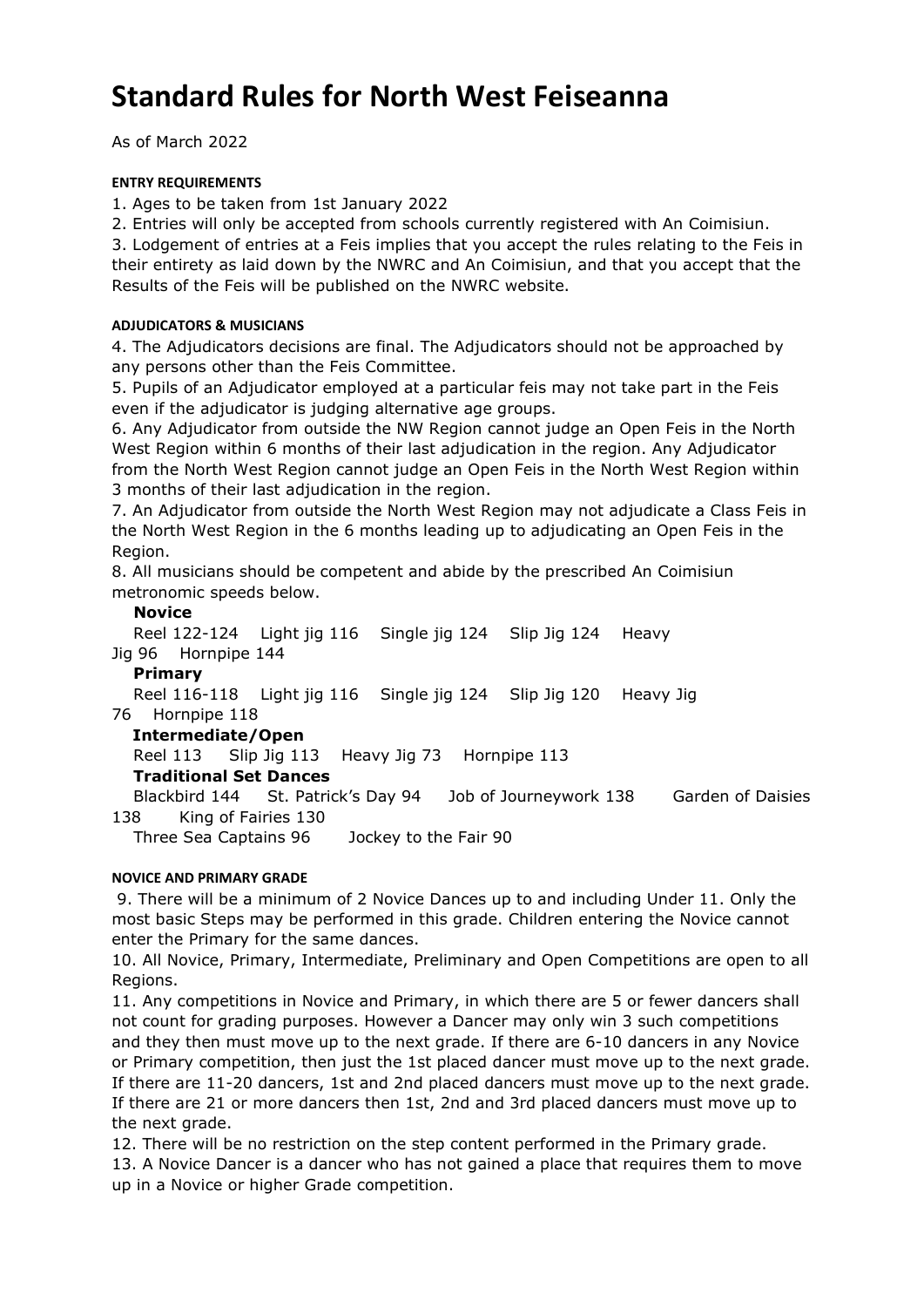14. A Primary Dancer is a dancer who has not gained a place that requires them to move up in a Primary or higher Grade competition.

15. Novice/Primary Trophy Competitions are confined to dancers who have never won a Novice/Primary Trophy. Any Light Dance can be performed for the Trophy but it must have been danced in the Novice/Primary section on the day of the Feis.

16. A winner of a Novice/Primary Trophy Competition must move up to the next grade for both the Dance they performed to win the Trophy and the Trophy competition itself. 17. Only skirts and tops or a simple current class costume may be worn in the Novice and Primary Grades.

18. In the event of there being no provision for a particular age group, a dancer may dance up an age group, however on attaining first place in any dance, that dancer must remain in the higher grade for that dance for the remainder of the year.

19. At any one Feis, a Novice or Primary dancer may only dance each Solo Dance, the Light Trophy and the Heavy Trophy in ONE GRADE only.

### **INTERMEDIATE GRADE**

21. An Intermediate Dancer is one who has never won a first place in that particular dance in their present age group.

22. Intermediate Trophy competitions are confined to dancers who have never won an Intermediate Trophy in their present age group. Any Light Dance can be performed for the Trophy but it must have been danced in the Intermediate section on the day of the Feis.

23. A winner of an Intermediate Trophy Competition must move up to the next grade for both the Dance they performed to win the Trophy and the Trophy competition itself. 24. At any one Feis, an Intermediate dancer may only dance each Solo Dance, the Light Trophy and the Heavy Trophy, in ONE GRADE only, with the exception of intermediate dancers wishing to enter the Preliminary or Open Trophy/Championship.

25. In the event of there being no provision for a particular age group, then a dancer may dance up an age group, however on attaining first place in any dance, that dancer must remain in the higher grade for that dance for the remainder of the year.

26. If there are 6 or more dancers in any Intermediate Competition, then the 1st placed dancer must move up to the next grade, Any competition in which there are 5 or fewer dancers shall not count for grading purposes. However, a Dancer may only win 3 such competitions and they then must move up to the next grade.

### **PRELIMINARY CHAMPIONSHIPS**

27. A minimum number of three Adjudicators must officiate.

28. The first age group for a Preliminary Championship is Under 10.

29. Where a Preliminary Championship is held separate from an Open Championship, three rounds should be offered, namely; Reel or Slip Jig, Heavy Jig or Hornpipe and any Set Dance.

30. Where a Preliminary Championship is combined with an Open Championship, then the result should be taken from eligible dancers' ranking after the first two rounds.

31. Where there are separate Preliminary and Open Championships, dancers can compete in both at the discretion of the Feis organiser.

32. Where a competitor wins two Preliminary Championships they must dance in Open Championship for a period of 12 months thereafter.

33. For grading purposes, two wins will be taken as being in any two year rolling period. Where a dancer does not win a second Preliminary within two years of winning their first Preliminary Championship, then the first win will be deemed as having expired and the dancer starts afresh.

34. Where there are less than 6 in a Preliminary Championship that win will not normally be considered for grading purposes. However, where a dancer wins three Preliminary Championships regardless of the number of competitors in each competition, that dancer must dance in Open Championship for a period of 12 months thereafter.

35. Dances performed in a Preliminary Championships do not count for grading in solo competitions.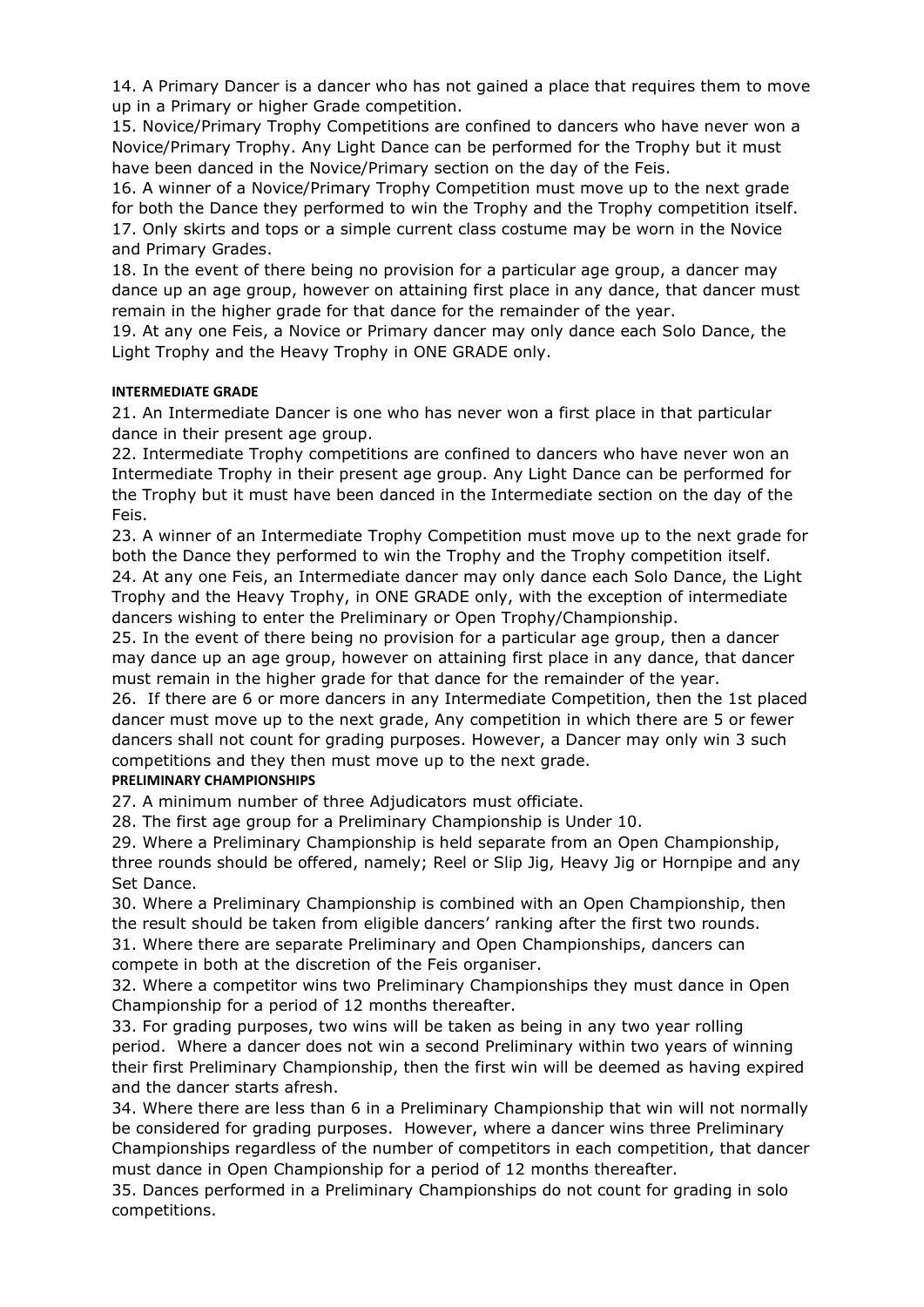Due to Covid-19 restrictions, and until further notice, please also note the following: 36. All dancers\*, who are included on the official confirmed list of qualifiers for Oireachtas Rince na Cruinne 2022, are not eligible to compete in Preliminary Championships until further notice. \*This excludes dancers that auto qualified at their Regional or National Oireachtas due to lack of numbers.

36. Dancers placing 1st-3rd in an Open Championship with up to 20 competitors or 1st-5th in an Open Championship with more than 20 Competitors cannot compete in a Preliminary Championship for a period of 12 month.

### **OPEN GRADE**

38. In all age groups any dancer who has previously won an Open Championship before a panel of at least three adjudicators does NOT have to dance Open if they are eligible for a lower grade.

39. In all age groups, (with the exception of under 6 and under 7), where solos and Championships are run separately, competitors must have performed 1 light dance and 2 heavy dances to be eligible for the Premier Trophy/Championship. This does not apply where solos are combined in with the Championship.

40. The wording 'Championship' will only be used where there is a panel of at least 3 adjudicators.

### **ALL GRADES**

41. No block, en pointe, stationary or moving, will be allowed to be performed by any dancers up to and including the Under 11 Age Group. The Under 12 age group is also governed by this rule up until 1st September each year after which they are permitted to perform the movement.

42. Dancers must dance in their own age group for solo competitions if that age group is provided for.

43. Any competitor found to be using artificial carriage aids and subsequently refuses to remove them will be subject to disqualification from that particular competition. Medically prescribed apparatus, proof of which may be required, will be exempt from this.

### **FIGURE DANCING**

44. Figure teams may contain up to 50% from a lower age group.

### GENERAL FEIS RULES

45. Make up (including false eyelashes and tanner on the face) will not be permitted for dancers, in either solo or team competitions, up to and including the Under 10 age group, and any dancer in the first two grades (Novice and Primary) up to and including the Under 12 age group worldwide. This rule refers to the age group of the competition, not the actual age of the dancer. Leg tan is NOT part of this rule.

46. Any protest against breach of rules must be made be in writing, within 1 hour of the conclusion of the relevant competition and accompanied by a fee of £10.00, which will be refunded should the objection be upheld.

47. Medals will be awarded in accordance with the minimum requirements as laid down by the NWRC:

- 1 medal where there is 3 competitors
- 2 medals where there are 5 competitors
- 3 medals where there are 7 competitors
- 4 medals where there are 10 competitors and
- 1 medal for each additional 10 or part of 10 competitors.

48. The Feis Organiser reserves the right to cancel any competition should there be insufficient entries.

49. In the interest of Health, hairspray and any other aerosols must not be used in any of the dancing areas.

50. In accordance with the ruling laid down by An Coimisiun and in the interest of safety,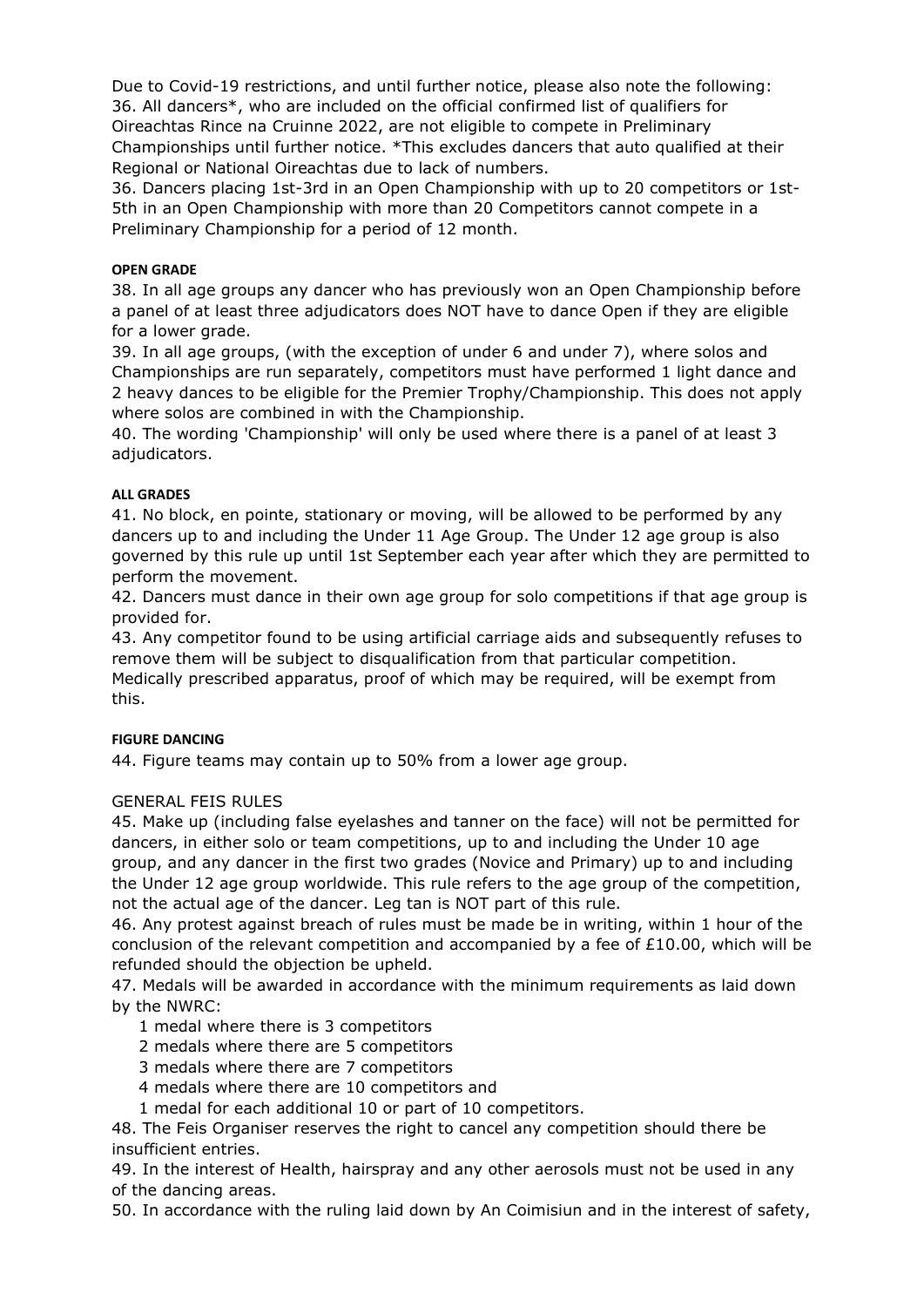dancers are asked to be suitably dressed at all times and should not undress in the competition halls.

51. Mobile phones and electronic games must be switched off in all of the dancing areas. 52. Abusive language and offensive behaviour will not be tolerated. Any person acting in such a way will be asked to leave the Feis.

53. Feis Organisers will, as far as is practicable, provide a stage surface suitable for dancing. However, the Feis Organisers cannot accept liability for injuries sustained whilst on the dancing areas. The lodgement of an entry will be deemed to be an acceptance of this provision by a dancer.

54. If parents have any constructive comments to make about any aspect of Feiseanna, these would be welcomed by the council and should be put in writing. It should be noted that anonymous correspondence cannot be dealt with.

55. Any Form of unauthorised photography which has the capability to capture a dancer's image whilst in motion, using electronic or manual means, e.g. mobile phone, standard camera, video camcorder, cine recorder, commercial film, with or without flash enhancement, is expressly forbidden in competition.